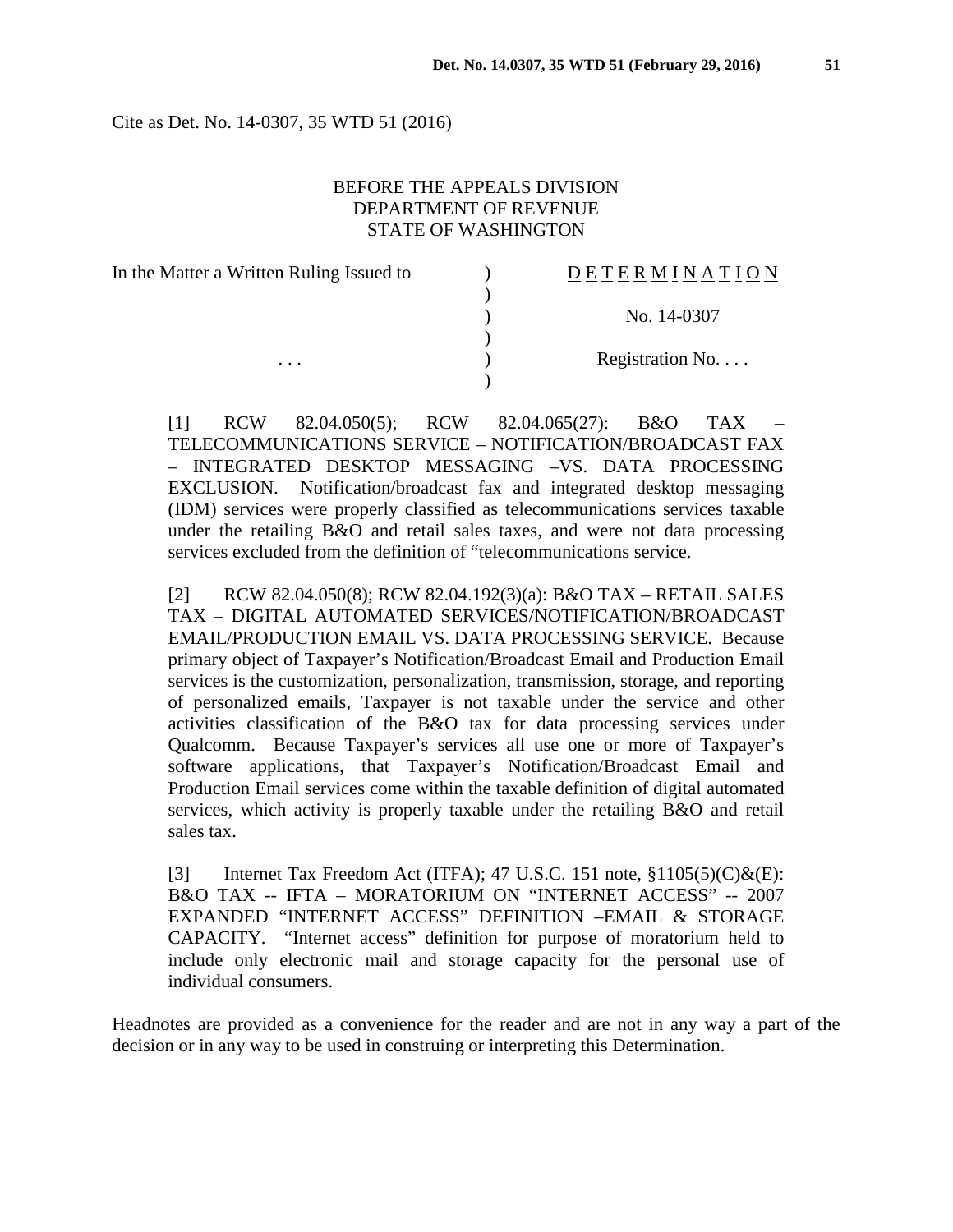Bauer, A.L.J. – A company that offers cloud-based services that automate the creation and delivery of customized outbound high volume faxes and emails for its customers, objects to a [Department of Revenue (Department)] ruling that its activities are taxable as telecommunications and digital automated services. Taxpayer contends that it is providing data processing services taxable under the service and activities classification of the business and occupation (B&O) tax, or, in the alternative, that its email activities are entirely exempt under the Internet Tax Freedom Act (ITFA). Taxpayer's petition is denied.<sup>[1](#page-1-0)</sup>

### ISSUES

- 1. Under RCW 82.04.050(5) and RCW 82.04.065(27), were Taxpayer's [Fax] and [Messaging] services properly classified as telecommunications services taxable under the retailing B&O and retail sales taxes?
- 2. Under RCW 82.04.050(8) and RCW 82.04.192(3)(a), were Taxpayer's [Email A] and [Email B] services properly classified as "digital automated services" taxable under the retailing B&O and retail sales taxes?
- 3. Does ITFA bar the application of Washington state taxes on Taxpayer's services?

# FINDINGS OF FACT

On July 18, 2013, [the Department's Taxpayer Services Division's Taxpayer Information and Education (TI&E)] advised Taxpayer that its activities were not data processing subject to the service and other activities classification of the B&O tax, but were telecommunications and digital automated services subject to retail sales tax. Taxpayer appealed that ruling to this office on September 18, [2](#page-1-1)013. $2$ 

Taxpayer is in the business of selling complete messaging solutions to business owners. Four of its products are:

- 1. [Fax]
- 2. [Messaging]
- 3. [Email A]
- 4. [Email B]

**[Fax]** is Taxpayer's cloud-based solution that automates the creation and delivery of outbound high-volume messages ("faxes") to a large number of recipients. Examples of such messages include notifications from electric companies warning of power interruptions, and promotional offers from travel companies. Taxpayer's customers provide Taxpayer with a single message file, together with other text files. Taxpayer merges the files, thereby personalizing the messages, and delivers them to the recipients.

<span id="page-1-0"></span><sup>&</sup>lt;sup>1</sup> Identifying details regarding the taxpayer and the assessment have been redacted pursuant to RCW 82.32.410.<br><sup>2</sup> Appropriate extensions for appeal were granted.

<span id="page-1-1"></span>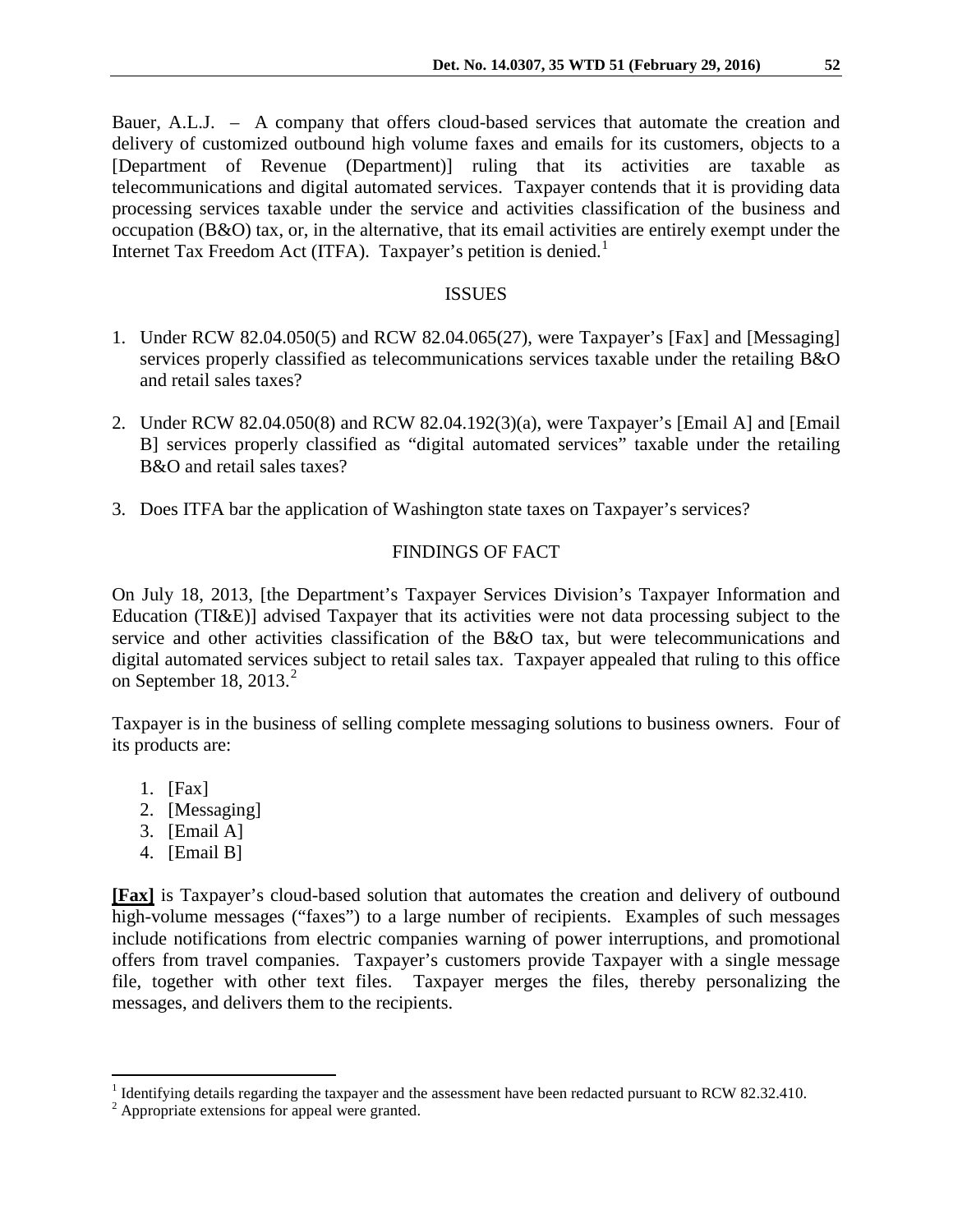In order to use [Fax], Taxpayer's customers receive user IDs and passwords to access Taxpayer's network via the web portal, . . . . Taxpayer receives the files from the customer under this secure portal. Customer uploads typically include a digital file(s) containing the message(s) to be sent and other text files with recipient fax numbers and any other information to be inserted into the message. Using their own telecommunication connectivity to submit data to the network, customers' systems connect with Taxpayer's network via the internet, virtual private network (VPN) or other secure channels, [or] [File Transfer Protocol (FTP)] or other methods, such as Message Queue (MQ).

Faxes are personalized according to the business rules provided by customers. Message data files and fields are merged with "csv" or unstructured text files, logos may be added, and other customizations can be performed before the fax is delivered to the recipient. The same fax broadcast or message can ultimately be delivered via internet/digital connectivity or via telephony communication services purchased from third party telecommunications service providers. Taxpayer's software processes the customer's uploaded files according to the business rules specified and delivers the output via third party communications services. Taxpayer then converts the merged and processed data files into "tiff" files that can be received and read by fax technology.

Taxpayer delivers faxes using communications channels provided by third party telecommunications carriers. Taxpayer routes the delivery file to the global server network nearest to the global geographic region of the recipient for the most efficient transmission to recipients in that region.

Taxpayer's customers may monitor [Fax] by receiving "delivery" and "attempted delivery" reports, and detailed management reports, and can receive a complete audit trail for all transactions. [Fax] services are priced on a per-page basis; cost per page varies based on the global location of the recipient.

**[Messaging]** enables a customer's employees (users) to receive and send digital fax documents (e-faxes) as electronic messages directly from their existing email accounts via their email application, at their convenience. This service is a cloud-based solution that eliminates the need for businesses to maintain servers, hardware, software, telecommunications lines, maintenance and related infrastructure associated with fax servers and traditional fax machines, i.e., equipment typically required to send or receive fax documents in the traditional hard-copy manner. It improves productivity, cycle times, and quality of customer service while efficiently managing and controlling high volume inbound and outbound communications.

[Messaging] provides secure communication, detailed management reports and analytics, and a complete service management dashboard for use by the customer's service administrator. The web portal available to customers, called " . . . ," may be customized specifically for the customer.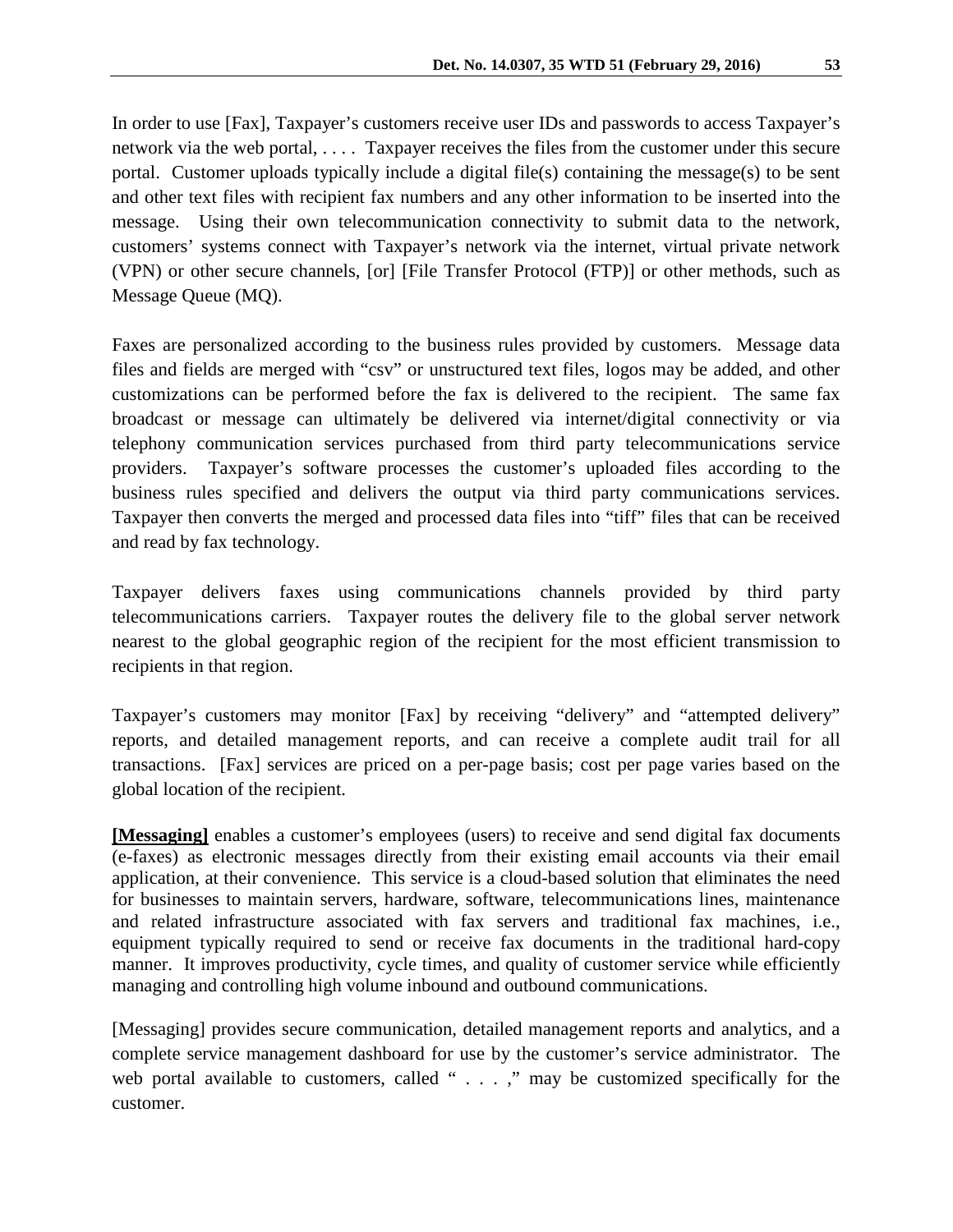Taxpayer's network software accepts data files sent by its customer, converts the files to "tiff" or "pdf" format suitable for standardized viewing, and then provides personal customization as required. For example, Taxpayer's customer sends an email with a file attachment to Taxpayer's network using Simple Message Transfer Protocol (SMTP) as a default. Or customer uses a secure [VPN] or other file submission method, such as [FTP]. The file can typically be in any file format.

Most customers use their own email service to send and receive messages (e-fax).  $[\ldots]$ Customers may customize their coversheet, send and receive settings, and signature settings. Customer administrators have the ability to use the website to manage users and usage activity. Administrators and users may log on to the service website using their email address and password. The website includes a home page, the users' contact information, access to reports, the users' profile, and "Send" and "Receive" preferences.

Taxpayer's customer's administrators may add, modify, delete, group or organize users, all via csv or text file uploads. They may block certain fax numbers from users' accounts, and define which options are available to each user. Taxpayer [...] offers optional downloads to integrate with user applications. These include a virtual fax machine and a print driver that creates an image to send from within a native application.

Taxpayer's network software converts the file to a tiff image if the ultimate destination is a fax machine anywhere in the world. Taxpayer assigns an e-fax number to customers with Email Inbox receiving capability. An e-fax destined to that number is received on Taxpayer's network, converted into "tiff" or pdf format and then delivered to the recipient's Inbox via SMTP.

Most often, the document flows from one inbox to another. Documents may also be sent from a customer's email application to a traditional fax machine or sent from a traditional fax machine to an inbox. In all cases, the file formats and data are converted as required. A customer may search, edit, and have electronic signatures appended to inbound e-faxes using Taxpayer's optional PDF Editor feature.

Customers may have both inbound and outbound messaging capabilities, inbound only or outbound only. If a user has inbound capabilities, that user is assigned an e-fax number that maps to the user's email address. If a user has outbound only services, that user does not need an e-fax number associated with its email address, because the e-fax number is for receiving purposes only.

Taxpayer obtains use of numbers from third party telecommunications carriers. The numbers are allocated or assigned to customers based on how many the customers require for their inbound messaging users. The number is mapped to the user's email address.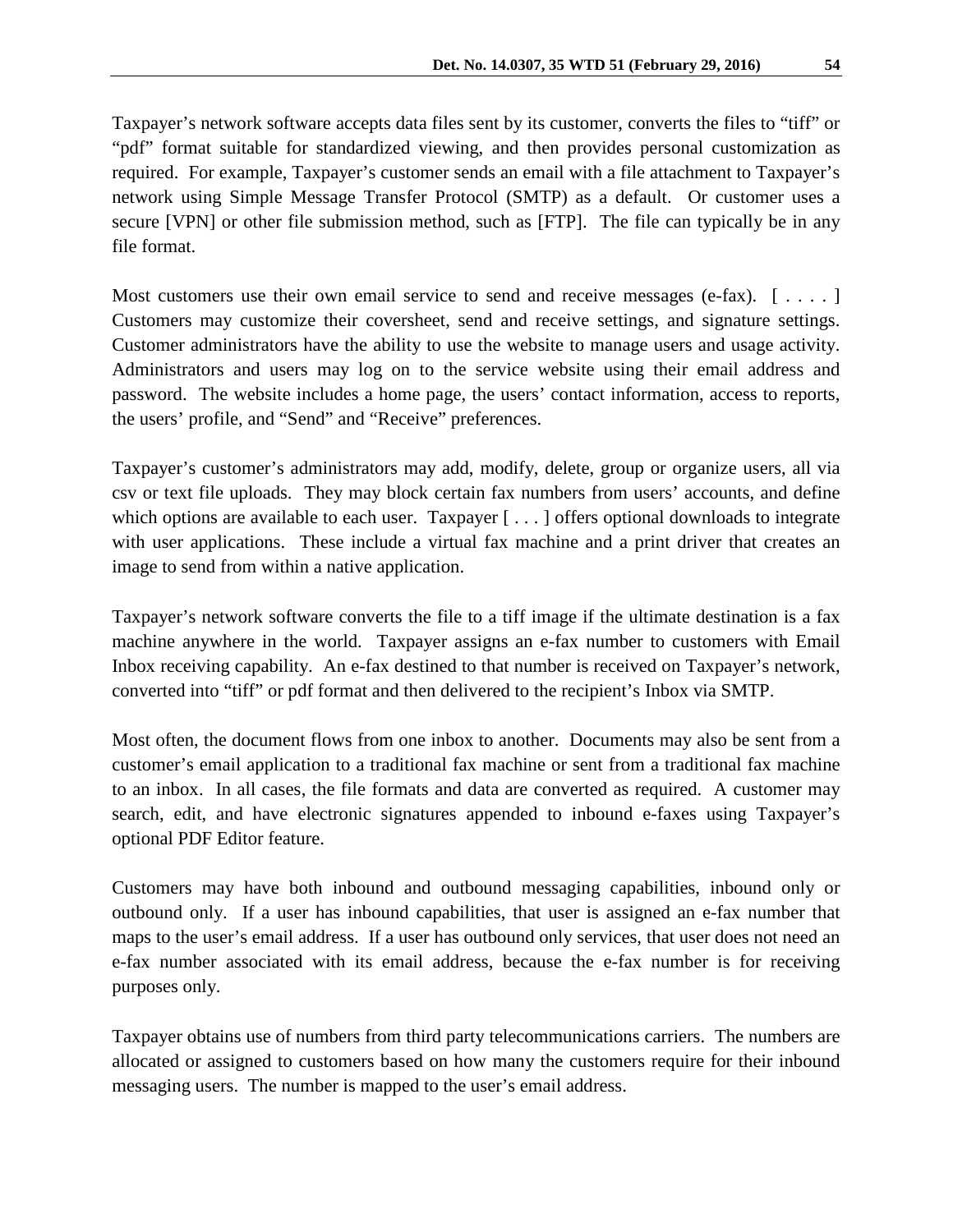Customers may port/transfer their existing traditional fax number to their [Messaging] account. Taxpayer's network of servers is fully redundant, and multiple global instances run in parallel to ensure service is never interrupted. Taxpayer charges a one-time set-up fee. Customers are then charged a monthly subscription fee plus a transaction-based fee based on number of pages sent or received.

**[Email A]** is a cloud-based notifications solution that automates the creation and delivery of customers' customized outbound high volume emails. Typical applications for this service include subscription related information, outage/service impairment notifications . . . and other high-volume communications that must be output and/or customized to each of Taxpayer's customers.

[Email A] allows Taxpayer's customer to enter a [web] portal called "..." and to upload data via the internet and deliver the processed data via email, SMS, fax and voice, according to the business rules specified by the customer. The service provides customized "From" domains, unique internet URLs, the ability to insert trackable links to other websites, add attachments and schedule the timing of the message release to the recipient. It also provides file storage so that recipients may retrieve files from Taxpayer's servers. Business rules, including personalization rules and logos, are also stored on Taxpayer's servers and merged with uploaded files.

Taxpayer's servers accept various forms of data from customers' systems. Emails are then personalized according to the business rules provided by the customer; data fields may be merged, logos may be added; and other customizations can be performed before the email is delivered to the recipient. Acceptable customer data submission formats include [SMTP], [FTP], Application Programming Interface (API), web portal.

Taxpayer's customers may manage and upload their messages via multiple methods – SMTP, API, web portal, FTP, or other methods. Customer uploads typically include the message(s) to be sent with the destination email address or a text file of recipients' email addresses and other information to be inserted into the message. Customers then use their own telecommunication connectivity to submit data to Taxpayer's network via the internet, [VPN] or other secure channels, FTP or other methods, such as [MQ].

A message may be delivered via email, SMS text, fax, or voice, according to the customer's specifications. Taxpayer's software processes the customer's uploaded email files according to the business rules specified and delivers the output in the specified communication format. The same message can be delivered to multiple addresses, or customized documents/messages can be delivered to multiple users. The "From" address, domains and subdomains can be customized as required by the customer for an additional charge. The service includes parsing of uploaded data, where required. (Parsing is customized code created by Taxpayer to meet customer's data requirements.)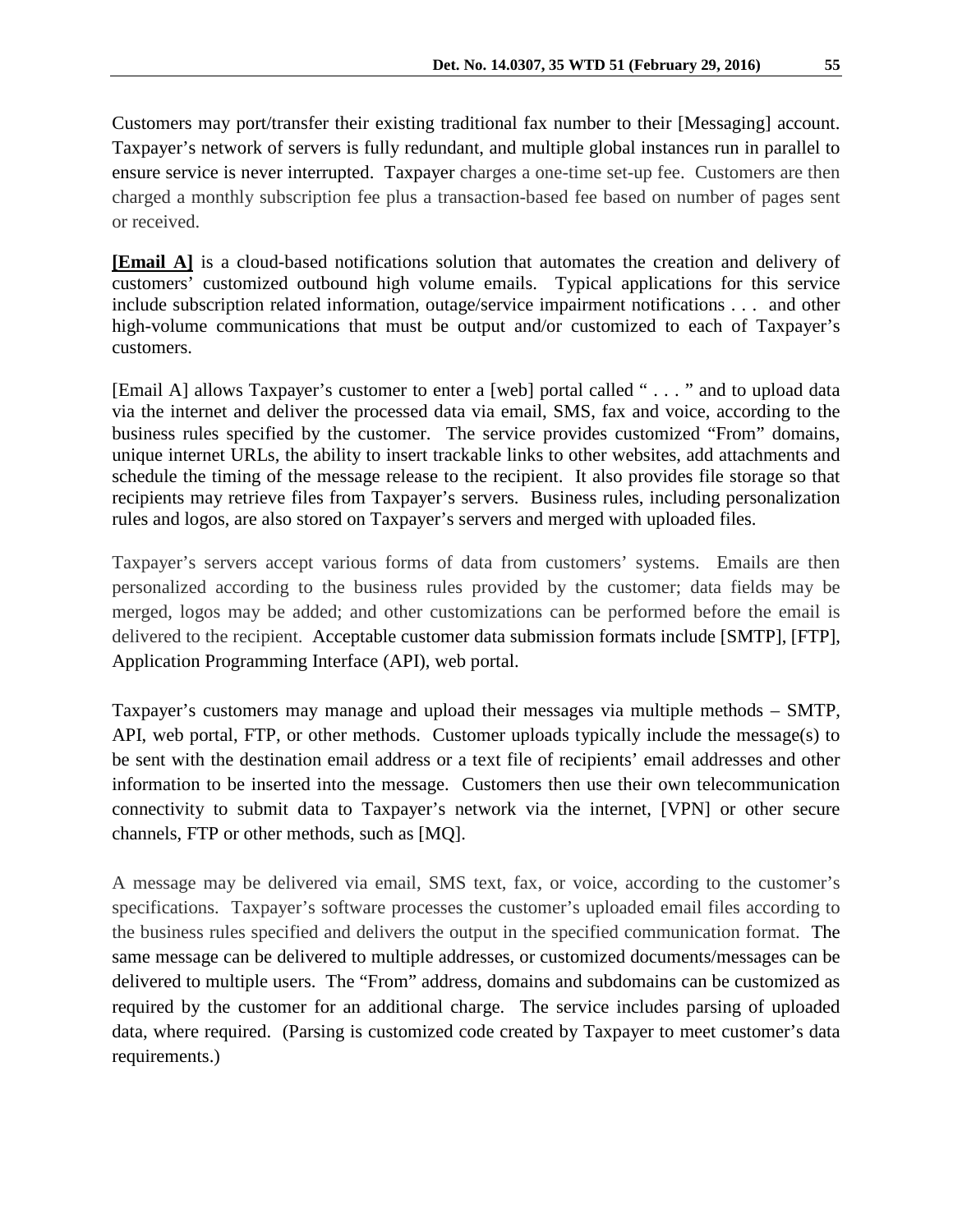Customers may store files on Taxpayer's servers and add unique internet URL's and trackable links to documents and files stored on Taxpayer's network for retrieval by their recipients. Links to websites may be added to email messages, and recipients who access those links may be tracked. Additionally, where a file is too large to attach, a link can be added and the recipient can pull / retrieve the file from Taxpayer's servers.

Taxpayer's customers can schedule the timing of the email notification release and receive detailed reports of successful and unsuccessful deliveries based on standard email delivery conditions. Taxpayer provides Sent Messages status reports and various other detailed management reports that allow customers to monitor service usage and provide a complete audit trail for all transactions.

Taxpayer's network of servers is fully redundant. Multiple global instances run in parallel to ensure service is never interrupted. Email services are priced on a transaction basis, e.g. per email; there is a charge for each delivery or attempted and re-attempted delivery. Taxpayer may receive additional revenues when a recipient clicks on a third-party link.

**[Email B]** is a cloud-based solution that automates the creation and delivery of customers' customized outbound emails. Typical applications for this service are trade confirmations, letters of credit, customer statements, business reports, and other high-volume communications that must be output and customized to each client.

[Email B] allows customers to provide a single message file in the form of a template with accompanying unstructured text files that contain the custom and personalized data for each recipient. [Email B] populates the template with personalized data for each recipient as specified by the business rules and output needs provided by the customer. Emails are customized to customers' business rules and output needs.

Taxpayer's servers accept various forms of data from customers' back-end systems. Emails are personalized according to the business rules provided by the customer, data fields are merged, logos are added, and other customizations are performed before the email is delivered to the recipient. Acceptable data submission formats include [SMTP], [FTP], Extensible Markup Language (XML), [and] [API].

Customers may manage and upload their messages via multiple methods – SMTP, API, FTP, or other methods of the customer's choosing. Customer uploads typically include the message(s) to be sent with the destination email address or a text file of recipients' email addresses, and other information to be inserted into the message.

Customers use their own telecommunication connectivity to submit data to the network. Customers' systems may connect with Taxpayer's network via the internet, [VPN] or other secure channels, FTP or other methods, such as [MQ]. The same message can be delivered to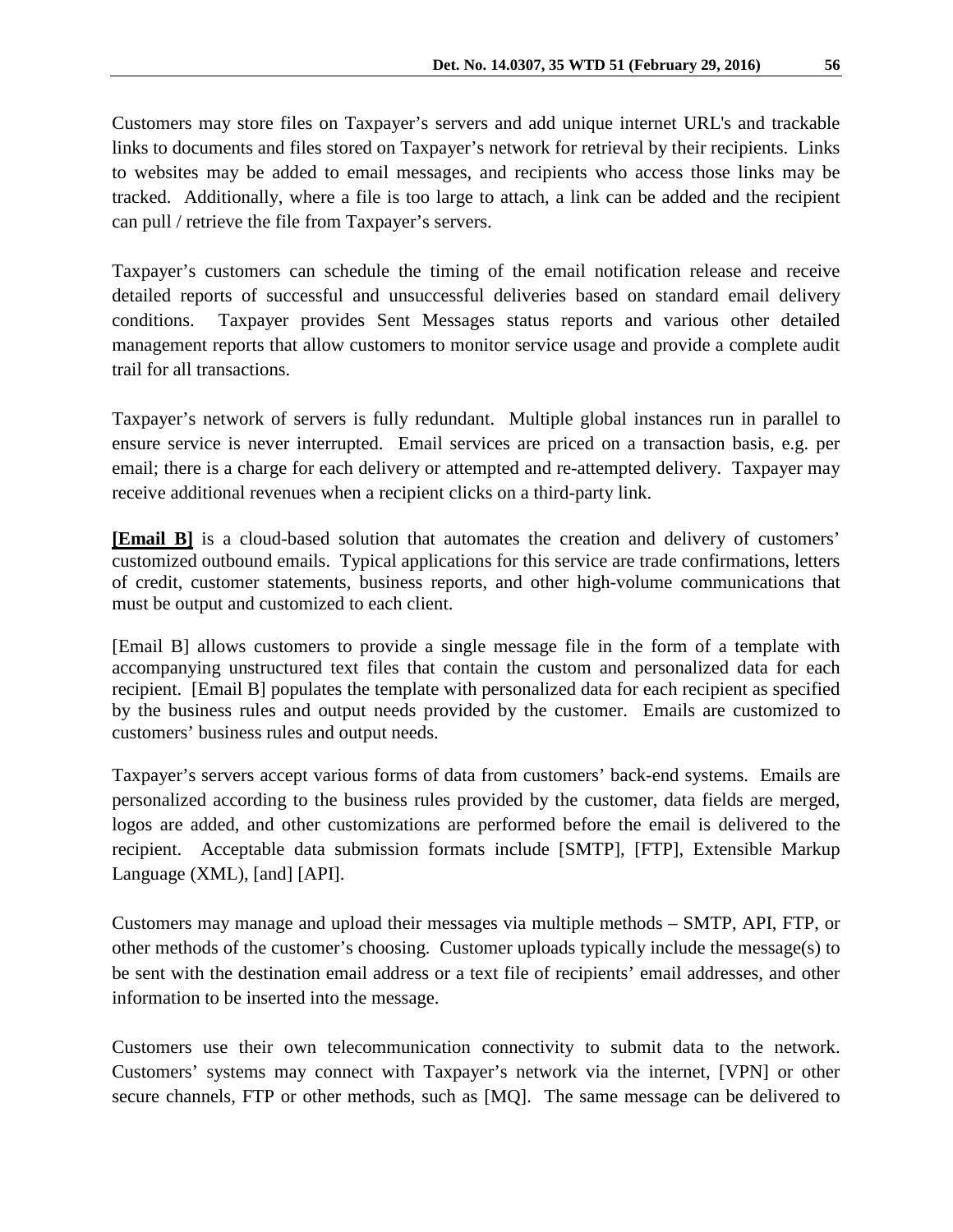multiple addresses, or customized documents/messages can be delivered to multiple users. However, [Email B] usually represents one message to one recipient. [Email B] includes parsing of uploaded data, where required (parsing being a customized code created by Taxpayer to meet customer's data requirements).

Customers may store files and business rules on Company's servers. Taxpayer provides customers with detailed reports of successful and unsuccessful deliveries, a "Sent Messages" status report, and various other detailed management reports that allow customers to monitor service usage and provide a complete audit trail for all transactions.

Taxpayer's network of servers is fully redundant. Multiple global instances run in parallel to ensure service is never interrupted. Email services are priced on a transaction basis, e.g. per email; there is a charge for each delivery and there may also be a charge for attempted and reattempted delivery. Taxpayer optionally may receive revenue when a recipient clicks on a link contained in the email to access the file/data intended for them.

## ANALYSIS

#### 1. **Taxability of [Fax] and [Messaging]**.

Washington includes within the taxable definition of retail sale, the sale of telecommunications services. RCW 82.04.050(5). The term telecommunications is defined by RCW 82.04.065(27) as follows:

Telecommunications service" means the electronic transmission, conveyance, or routing of voice, data, audio, video, or any other information or signals to a point, or between or among points. "Telecommunications service" includes such transmission, conveyance, or routing in which computer processing applications are used to act on the form, code, or protocol of the content for purposes of transmission, conveyance, or routing without regard to whether such service is referred to as voice over internet protocol services or is classified by the federal communications commission as enhanced or value added.

Taxpayer performs its services, in part, by delivering faxes through communications channels provided by third party communications providers. Faxing services have long been held to constitute telecommunications. Det. No. 93-321, 14 WTD 072 (1994).

Taxpayer's [Fax] and [Messaging] services are a broadcast faxing activity subject to retail sales tax as a telecommunications service. Faxing services are *not* excluded from the sales taxable definition of telecommunications as information services or data processing services. RCW 82.04.065(27)(a). In Det. No. 92-321, 14 WTD 072 (1994), we held that the term "telephone service" is broadly defined to include the providing of access or transmission for hire through a telephone network by any person, and that term is not limited to services provided by the owner of the telephone network.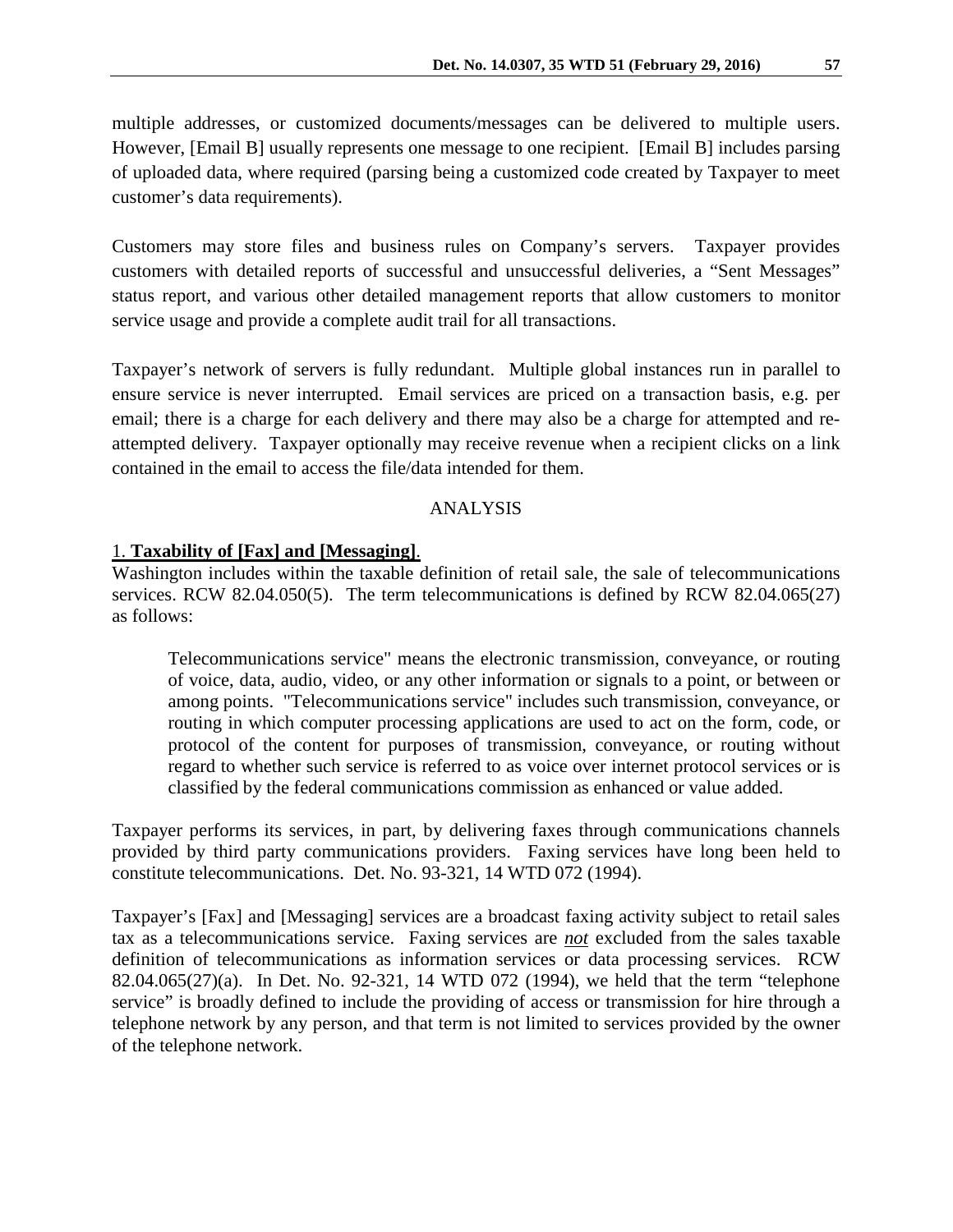RCW 82.04.065(27) provides:

"Telecommunications service" does not include:

(a) Data processing and information services that allow data to be generated, acquired, stored, processed, or retrieved and delivered by an electronic transmission to a purchaser where such purchaser's primary purpose for the underlying transaction is the processed data or information;

(Emphasis added.) Taxpayer argues that its [Fax] and [Messaging] services are data processing services and, therefore, excluded from the definition of "telecommunications services."

In support of this position, Taxpayer cites the Washington Supreme Court decision, *Qualcomm, Inc. v. Dept. of Revenue*, 171 Wn.2d 125, 249 P.3d 167 (2011) (*Qualcomm*). In that case, the court held that when a service involves both telecommunications and information processing, the primary purpose of the purchaser test applies to determine the applicable tax rate. In that case, *Qualcomm* sold its service to trucking companies in which it collected and manipulated data and transmitted it to the trucking company customer. The data collected was information concerning ongoing vehicle and driver performance, such as locations, routes traveled, and the operation of the trucks themselves (miles per gallon, rapid acceleration and deceleration, and operating temperatures). Mobile terminals permitted company drivers to create, send, and receive messages. Various data transmitted from the trucks and drivers were processed and stored and used by the trucking companies to monitor the performance and locations of their trucks and drivers and to create invoices.

The court held that the data transmission service Qualcomm provided to trucking companies, which service involved both telecommunications and information processing components, was subject to the "information service" tax rate rather than the "network telephone service" tax rate because the primary goal of the trucking company customers was to acquire specific useful information and location data about their trucks on the road. Therefore, the manipulation of the raw data obtained was the integral and necessary part of the service the truck companies purchased.

Taxpayer's customers do not primarily contract with Taxpayer to extract or process data. Taxpayer's customers' primary goal is to generate and send personalized transmissions to their own customers or intended recipients. If certain data must be extracted or processed, it is for the sole purpose of including such information in transmissions to others. Unlike in Qualcomm, the manipulation of raw data was not the integral and necessary part of the service that Taxpayer's customers are purchasing.

We agree with TI&E that Taxpayer's [Fax] and [Messaging] solutions are telecommunications services subject to retailing B&O and retail sales taxes, and not data processing services. Taxpayer's petition is denied as to this issue.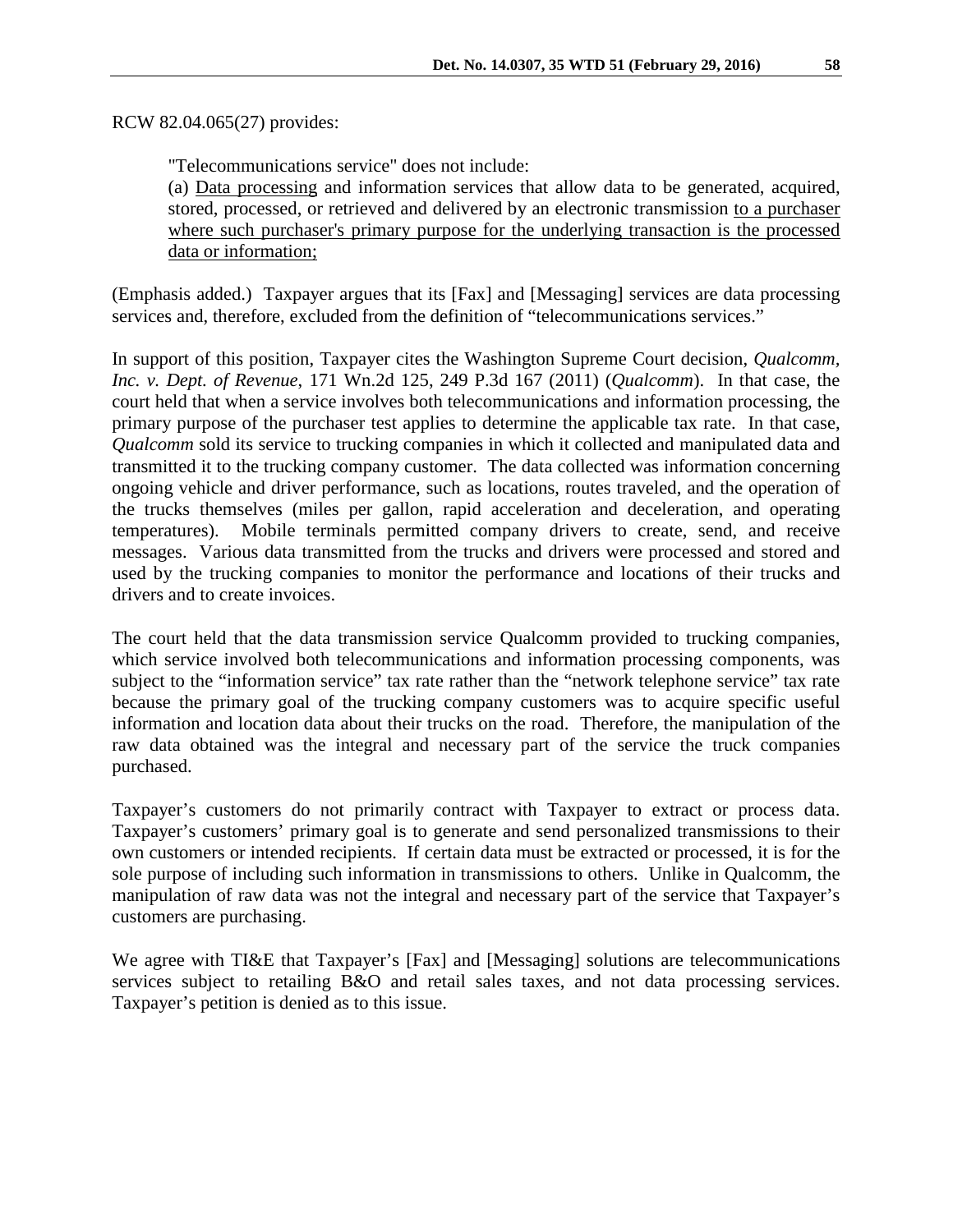## **2. Taxability of [Email A] and [Email B].**

Washington includes "digital automated services" within the definition of retail sale. RCW 82.04.050(8). The term digital automated service is defined by RCW 82.04.192(3)(a):

"Digital automated service," except as provided in (b) of this subsection (3), means any service transferred electronically that uses one or more software applications.

While Taxpayer's [Email A] and [Email B] services have elements that include the transmission or routing of emails as described by RCW 82.04.065 $(27)$ ,  $3$  the core of Taxpayer's [Email A] and [Email B] services is an email-related service that involves the customization, personalization, merging, addition of logos, storage, reporting, etc., of emails sent.

Taxpayer, however, argues that it is not performing a "digital automated service" because it is instead performing a "data processing service." RCW 82.04.192(3)(b)(xv) provides:

(b) "Digital automated service" does not include: . . . (xv) Data processing services. For purposes of this subsection (3)(b)(xv), "data processing service" means a primarily automated service provided to a business or other organization where the primary object of the service is the systematic performance of operations by the service provider on data supplied in whole or in part by the customer to extract the required information in an appropriate form or to convert the data to usable information. Data processing services include check processing, image processing, form processing, survey processing, payroll processing, claim processing, and similar

(Emphasis added.) WAC 458-20-15503(303)(o) further explains the concept of "data processing service":

(o) Data processing services means a primarily automated service provided to a business or other organization where the primary object of the service is the systematic performance of operations by the service provider on data supplied in whole or in part by the customer to: (i) Extract the required information in an appropriate form, or (ii) to convert the data to usable information. Data processing services include check processing, image processing, form processing, survey processing, payroll processing, claim processing, and similar activities. Data processing does not include remote access prewritten software used by the customer to process their own data.

(Emphasis added.) Businesses do not hire Taxpayer for the sole or primary purpose of extracting and reformatting their own data. Taxpayer's business customers instead hire Taxpayer to provide an email or fax . . . service by which they can communicate data, if any, with their customers. Thus, if Taxpayer customers' data must be extracted or converted into usable information, it is so that data might be included in Taxpayer's customers' fax or email transmissions to their own customers.

<span id="page-8-0"></span><sup>&</sup>lt;sup>3</sup> We note that telecommunications and ancillary services are excluded from the definition of "digital automated" service." RCW 82.04.050(8)(b)(vi).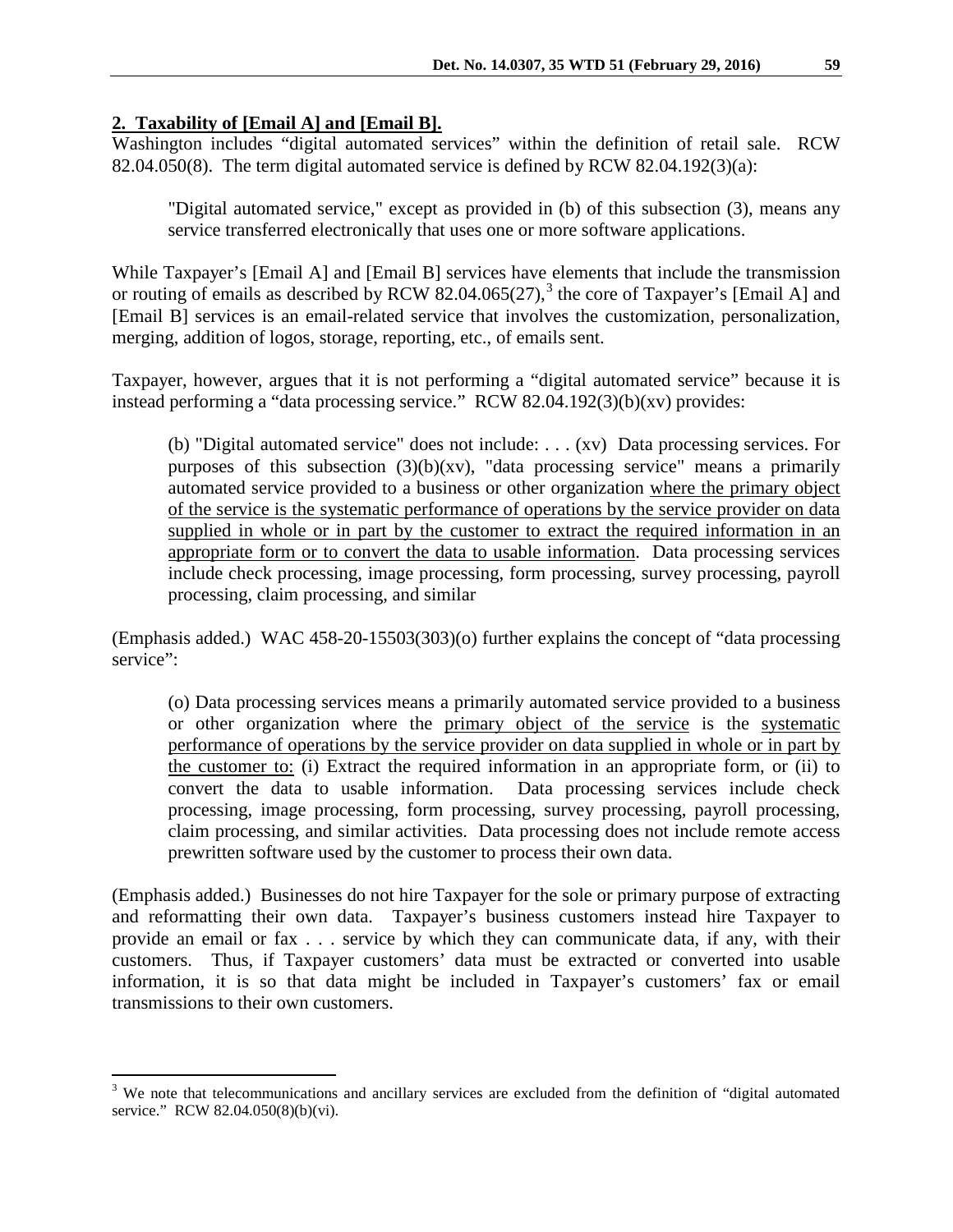Therefore, because the primary object of Taxpayer's [Email A] and [Email B] services is the customization, personalization, transmission, storage, and reporting of personalized emails, Taxpayer is not taxable under the service and other activities classification of the B&O tax for data processing services under *Qualcomm*. Because Taxpayer's services all use one or more of Taxpayer's software applications, we agree with TI&E that Taxpayer's [Email A] and [Email B] services come within the taxable definition of digital automated services, which activity is properly taxable under the retailing B&O and retail sales tax.

Taxpayer's petition as to this issue is denied.

## **3. ITFA.**

Finally, Taxpayer argues that ITFA prevents the Department from taxing its revenues.

Congress enacted the [ITFA] in 1998, providing a three-year moratorium against states and local governments levying "taxes on internet access." 47 U.S.C. 151 note, §1101(a)(1). Congress extended this moratorium in 2001 and 2004. Congress amended the act again in 2007, which further extended the moratorium until November 1, 201[4](#page-9-0), when it is due to expire.<sup>4</sup>

In addition to extending the moratorium, the 2007 amendment expanded the definition of "internet access." The following subsections were added to 47 U.S.C. 151 note, §1105(5):

(C) [internet access] includes services that are incidental to the provision of the service described in subparagraph (A) [that enables users to connect to the internet to access content, information, or other services offered over the Internet] when furnished to users as part of such service, such as a home page, electronic mail and instant messaging (including voice- and video-capable electronic mail and instant messaging), video clips, and personal electronic storage capacity . . .

(E) [internet access] includes a homepage, electronic mail and instant messaging (including voice- and video-capable electronic mail and instant messaging), video clips, and personal electronic storage capacity, that are provided independently or not packaged with Internet access.

(Emphasis added.) Taxpayer argues that even though it may not be a provider of a service that enables customers to connect to the internet as required by subsection (C), it "independently" provides "electronic mail" and "storage capacity." Thus, Taxpayer reasons that its services are nontaxable "internet access" as described under subsection (E).

We disagree. Taxpayer does not supply "electronic mail":

Electronic mail, most commonly referred to as email or e-mail since ca. 1993, . . . is a method of exchanging digital messages from an author to one or more recipients. Modern email operates across the Internet or other computer networks. Some early email systems required that the author and the recipient both be online at the same time, in

<span id="page-9-0"></span> <sup>4</sup> [President Obama signed the Continuing Appropriations Act of 2016, which includes provisions extending the Internet Tax Freedom Act (ITFA) through December 11, 2015.]